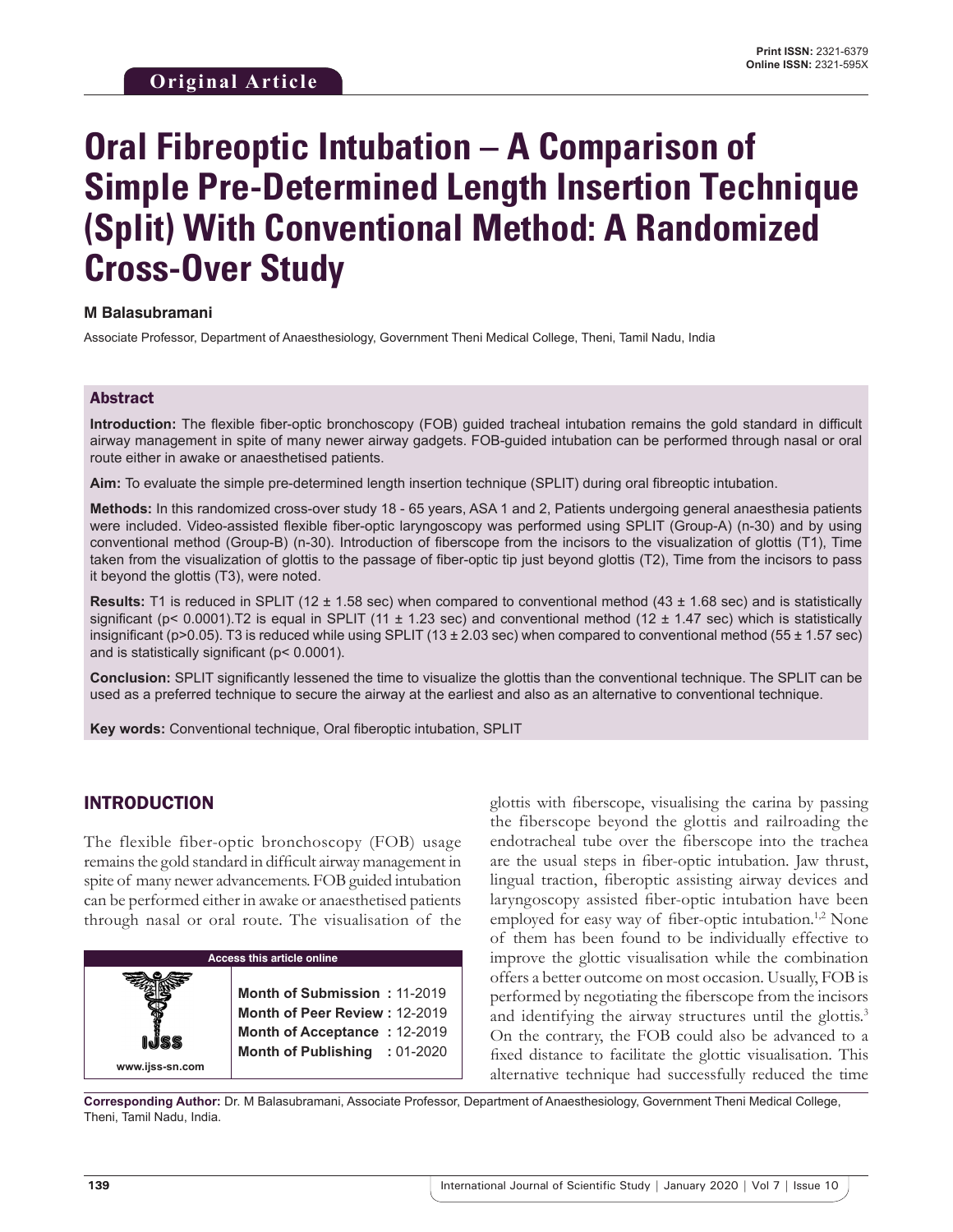needed for glottic visualisation through the nasal route.<sup>4</sup> However, this technique has not been evaluated in the oral flexible fiber-optic intubation. Hence this study is done by inserting the fixed length of FOB during oral flexible fiberoptic intubation. The predetermined length was calculated from the angle of mouth to tragus of the ear.<sup>5</sup> The primary aim of this randomised crossover trial was to compare the time to visualise the glottis and time to pass beyond the glottis in conventional versus the simple predetermined length insertion technique (SPLIT).

### **METHODS**

This randomised crossover trial was conducted in Govt Theni medical College after obtaining approval from the institutional research and ethics committee. Those patients with age between 18 and 65 years belonging to the American Society of Anesthesiologists physical status 1 and 2 undergoing general anaesthesia was included in the study. Patients with gastro-oesophageal reflux disease anticipated difficult airway, pregnancy, abdominal distension, maxillofacial trauma and known allergy to anaesthetic drugs were excluded from the study. A total of 74 patients were selected for the study and after applying the exclusion criteria 60 patients were randomised. Written informed consent was obtained from all patients included in the study. After preanesthetic evaluation on the previous day, the patient was explained about the procedure. In the preanesthetic room, Inj. glycopyrrolate (0.2 mg) was administered. The patient was nebulised with Inj. 4% Lignocaine 3ml 10 min before the procedure. The randomisation was done using the computer-generated random number list and lot method. They were grouped into two groups. Videoassisted flexible fiber-optic laryngoscopy was performed using SPLIT (Group-A) (n-30) and by using conventional method (Group-B) (n-30).

In the operation room, standard monitors were established, and baseline parameters were noted. After adequate preoxygenation, all were administered fentanyl  $(2 \mu g/kg)$  and midazolam (1 mg) intravenously. Then the patient remained breathing spontaneously with oxygen and sevoflurane. Videoassisted flexible fiber-optic laryngoscopy was performed. In Group A, Predetermined length - calculated from the angle of mouth to tragus of the ear. The measured length is marked in the fiberscope using a marker. The fiberscope was inserted in the midline initially to the marked length of the fiberscope and anteflexion of the tip was done. After glottic visualisation, the scope was negotiated and passed beyond the glottis to visualise the carina. After visualising the glottis the endotracheal tube was railroaded and intubation completed. The further anaesthetic management is carried out as per the institutional protocol. In Group B, the videoassisted flexible fiber‑optic laryngoscope was introduced through the oral cavity. The fiberscope was negotiated from the carina step by step by identifying the airway structures and then the glottis. After glottic visualisation and passing the fiberscope beyond the glottis to visualise the carina and intubation performed. The observed parameters include the time taken from the introduction of fiberscope from the incisors to the visualisation of glottis (T1), time taken from the visualisation of glottis to the passage of fiber-optic tip just beyond glottis (T2), time from the incisors to pass it beyond the glottis (T3), pre-determined length, The timings were noted by a resident who was not directly involved in the study. Desaturation or laryngospasm during the fiber-optic procedure was treated with 100% O2 and positive pressure ventilation.

The sample size was calculated from the previous study using an alpha level of 0.05 and a power of 80% using two samples mean test in Open Epi software.

### RESULTS

The statistical methods used in this study are mean, standard deviation and unpaired t test for comparing the time duration between SPLIT and conventional technique. The demographic parameters were shown in the Figures 1 and 2 which showed no significant difference between male and female sexes and in the age groups which were almost equally distributed. T1 - Time taken for introduction of fiberscope from the incisors to the visualization of glottis is reduced in SPLIT (12  $\pm$  1.58 sec) when compared to conventional method  $(43 \pm 1.68 \text{ sec})$ and is statistically significant ( $p$ < 0.0001). T2 - Time taken from the visualization of glottis to the passage of fiberoptic tip just beyond glottis is equal in SPLIT (11  $\pm$ 1.23 sec) and conventional method (12  $\pm$  1.47 sec) which is statistically insignificant ( $p$  $>$ 0.05). T<sub>3</sub> - Time from the incisors to pass it beyond the glottis ie. the total time for fiber-optic intubation is reduced while using SPLIT (23  $\pm$ 2.03 sec) when compared to conventional method (55  $\pm$ 1.57 sec) and is statistically significant (p< 0.0001) [Table 1]. Thus the time for intubation with SPLIT was very much reduced when compared to conventional method. The most probable reason is that the cut short of time by introducing the fiberscope from the incisors to the glottis in a single step.

### **DISCUSSION**

From this study, it is evident that, the time for intubation with SPLIT was very much reduced when compared to conventional method. The most probable reason is that the cut short of time by introducing the fiberscope from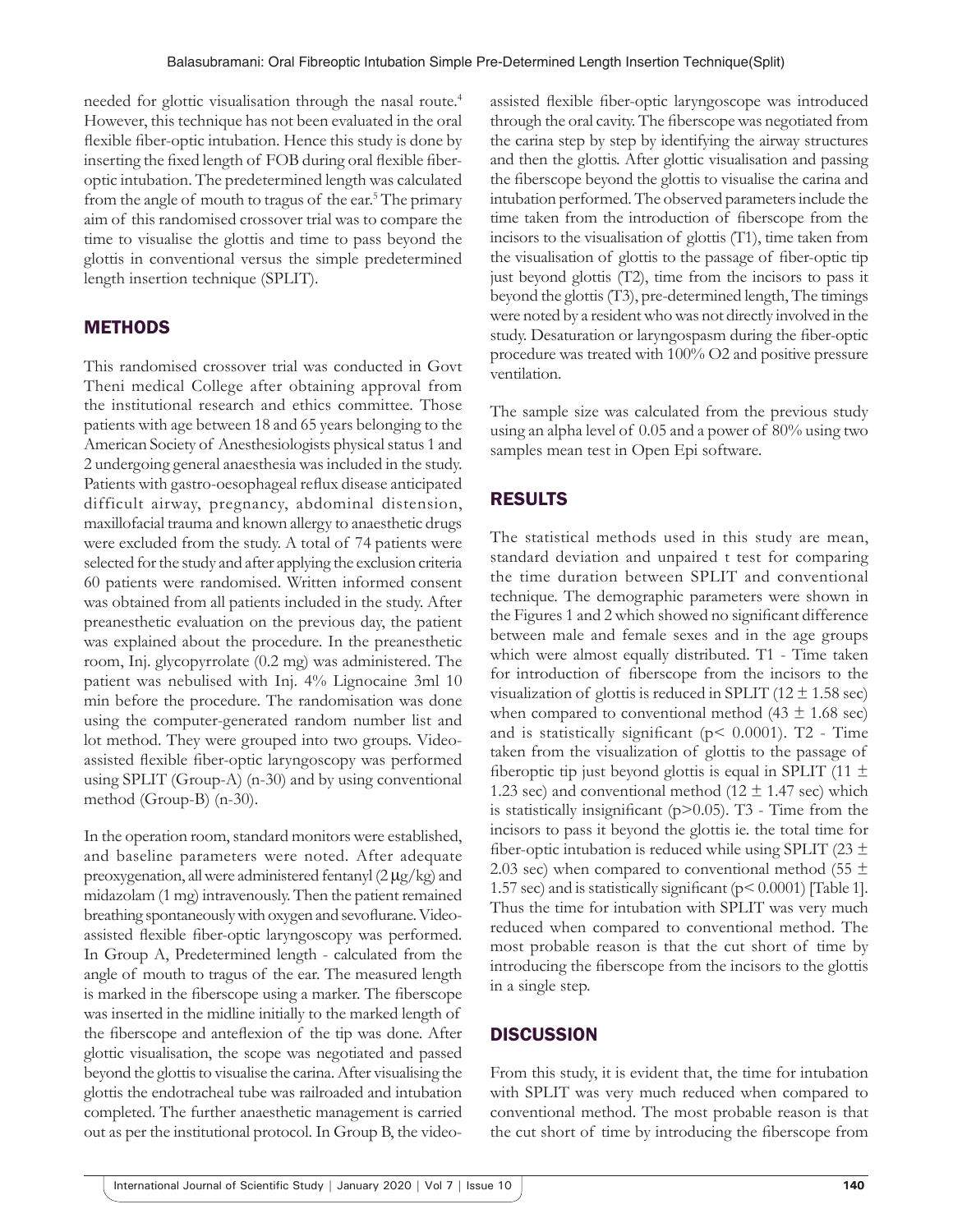





**Figure 2: Sex distribution**

| Table 1: Time duration comparison between SPLIT |  |  |  |  |
|-------------------------------------------------|--|--|--|--|
| and conventional technique and P value          |  |  |  |  |

| <b>Time duration</b><br>(sec) | <b>SPLIT</b>         | <b>Conventional technique</b> | P value  |
|-------------------------------|----------------------|-------------------------------|----------|
|                               | Time (sec) (mean±SD) |                               |          |
| T1                            | $12+1.58$            | 43±1.68                       | < 0.0001 |
| T <sub>2</sub>                | 11±1.23              | $12+147$                      | >0.05    |
| T <sub>3</sub>                | $23+2.03$            | 55±1.57                       | < 0.0001 |

the incisors to the glottis in a single step. While in the conventional method as there was a delay in negotiating the fiberscope from the incisors to the glottis, the time is prolonged. Moreover after reaching the glottis, the time for fiberscope to pass beyond the glottis to visualize the carina is equally distributed between the SPLIT and conventional technique thus avoiding the observer bias. And finally the total time for fiberscope to start from the incisors to the passing beyond the glottis is very much reduced in SPLIT when compared to conventional technique.<sup>6</sup>

The SPLIT can be compared to Tele laryngoscopy, which is used to visualize the vocal cords by the Ear, Nose and Throat surgeon. The Tele laryngoscope, in which visualizing camera is at an angle of 70° to its axis, will be advanced for visualizing the vocal cords.7,8 Similarly, in the SPLIT also, after inserting the pre‑determined length and then anti‑flexing the fiber‑optic tip to an appropriate angle, the glottis was visualized. This technique bypassed the possible difficulties in the upper airway so that the glottis was visualized more rapidly. We planned this study as crossover design to eliminate the influence of one technique over another. Hence, we analysed the participants who performed the conventional technique followed by the SPLIT and vice versa. The SPLIT could be adapted as a learning tool for fiber-optic intubation for novice anaesthesia which would help them to improve the learning curve and confidence in fiber-optic intubation.

The advantage of the SPLIT are, lesser risk of airway trauma and easy to perform even in hands of novice anaesthesiologists. Although there was a concern of trauma during the blind fiberscope insertion, practically there was no such trauma as fiberscope was introduced while the airway was kept wide open by lingual traction. Since the pre‑determined length was measured from the patient itself and easy to perform, it can be done by anesthesiologists with limited experience in FOB. The operator bias was eliminated as all the time measurements were noted from the recorded video by a single observer. The use of the SPLIT could also be extended to the preoperative endoscopic airway examination.<sup>9,10</sup> Thus, the SPLIT can be an alternative to conventional technique.

# **CONCLUSION**

Thus from this study it can be concluded that the use of SPLIT has profoundly lessened the timeto visualize the glottis and thereby the oral fiberoptic intubation than the conventional technique. Thus the SPLIT can be suggested as a preferred technique for the consultants and residents to manage the airway at the earliestand also can replace the conventional technique.

# **REFERENCES**

- 1. Elangovan Muthukumar, Lenin Babu Elakkumanan, Prasanna Udupi Bidkar, MVS Satyaprakash, Sandeep Kumar Mishra. Evaluation of simple pre-determined length insertion technique (SPLIT) with conventional method for oral fibreoptic intubation: A randomised cross-over study. Indian J Anaesth 2017 Jan;61(1):36-41.
- 2. Durga VK, Millns JP, Smith JE. Manoeuvres used to clear the airway during fiberoptic intubation. Br J Anaesth 2001;87:207-11.
- 3. Stacey MR, Rassam S, Sivasankar R, Hall JE, Latto IP. A comparison of direct laryngoscopy and jaw thrust to aid fiberoptic intubation. Anaesthesia